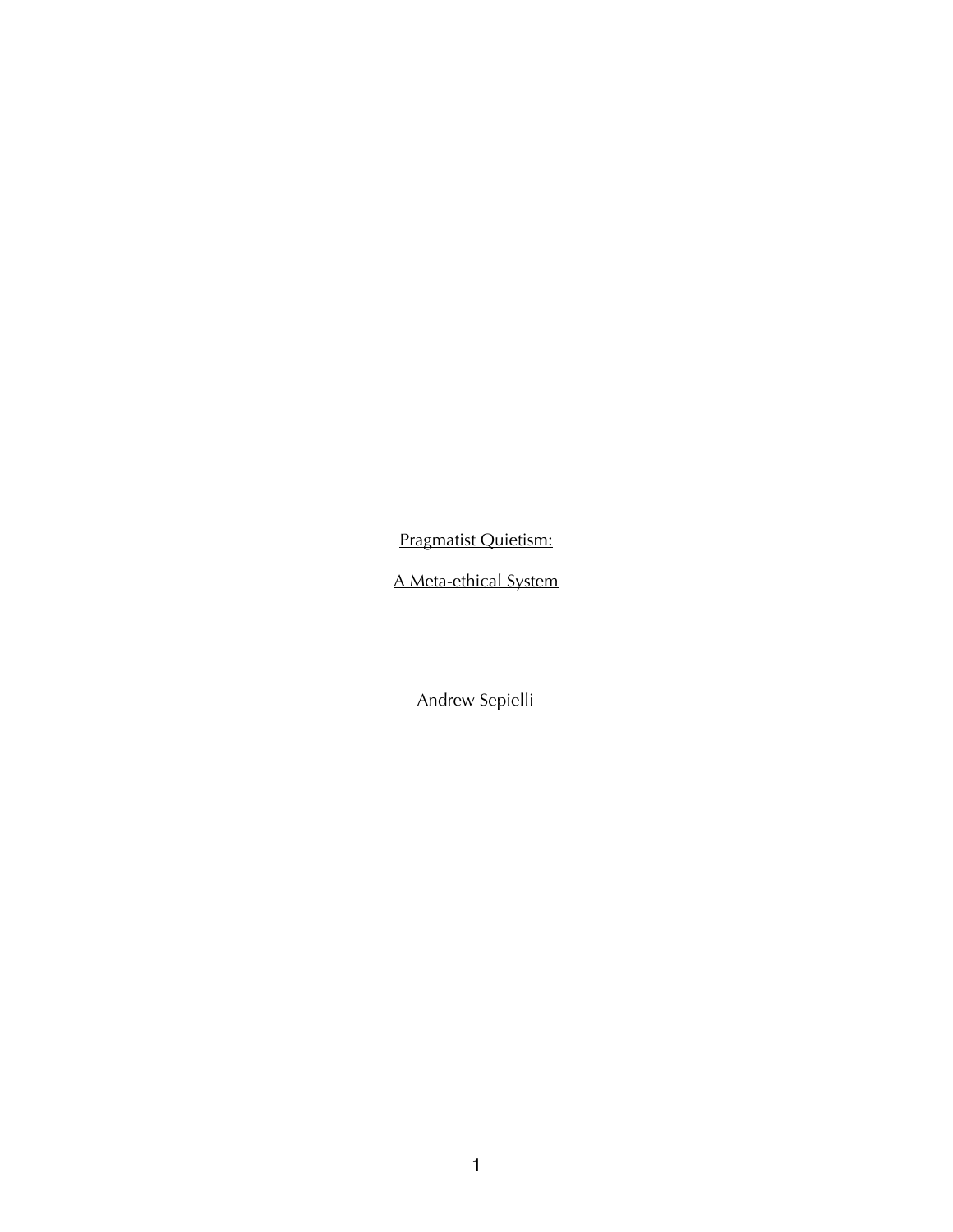## Table of Contents

## 1. Introduction

- 1. Quietism in Meta-ethics
- 2. An Outline of My View
- 3. A Chapter-by-Chapter Overview

# 2. Raw Materials

- 1. Deep and Superficial Inquiry and Debate
	- 1. Explanation and Illustration
	- 2. A Canonical Statement
	- 3. Superficial/Deep vs. Internal/External
- 2. The Special Features of Ethical Thought
- 3. Why Does There Seem to Be a "Problem with Ethics"?
	- 1. Why Seemingly Superficial Inquiry and Debate Seem Not To Be Objective
		- 1. On "Object-Placing"
		- 2. On "Cognition-Commanding"
	- 2. Why The Foregoing Doesn't Generally Suggest a "Problem" for Non-Ethical Domains
	- 3. Why The Foregoing *Does* Suggest a "Problem With Ethics"
	- 4. Why Deep Ethical Debates Don't Seem to Save Ethical Objectivity
	- 5. Superficial Ethical Debates, Revisited
	- 6. Concerns about My Explanation: Philosophers and the Folk
- 4. Objectivist Quietism about Ethics: The Positive View
	- 1. Why I'm Talking about Value Rather than Substantivity
	- 2. The "Truthy" Values
	- 3. Why No Truthy Values Are At Stake in Superficial Ethical Debates
	- 4. How This Supports Quietism
	- 5. Why We Can't Just "Go Either Way"
	- 6. From Specifically Ethical Value to Ethical Truth
	- 7. In Defence of Objectivist Quietism
		- 1. Intuitions about Cases
		- 2. Seeing Others in the Right Way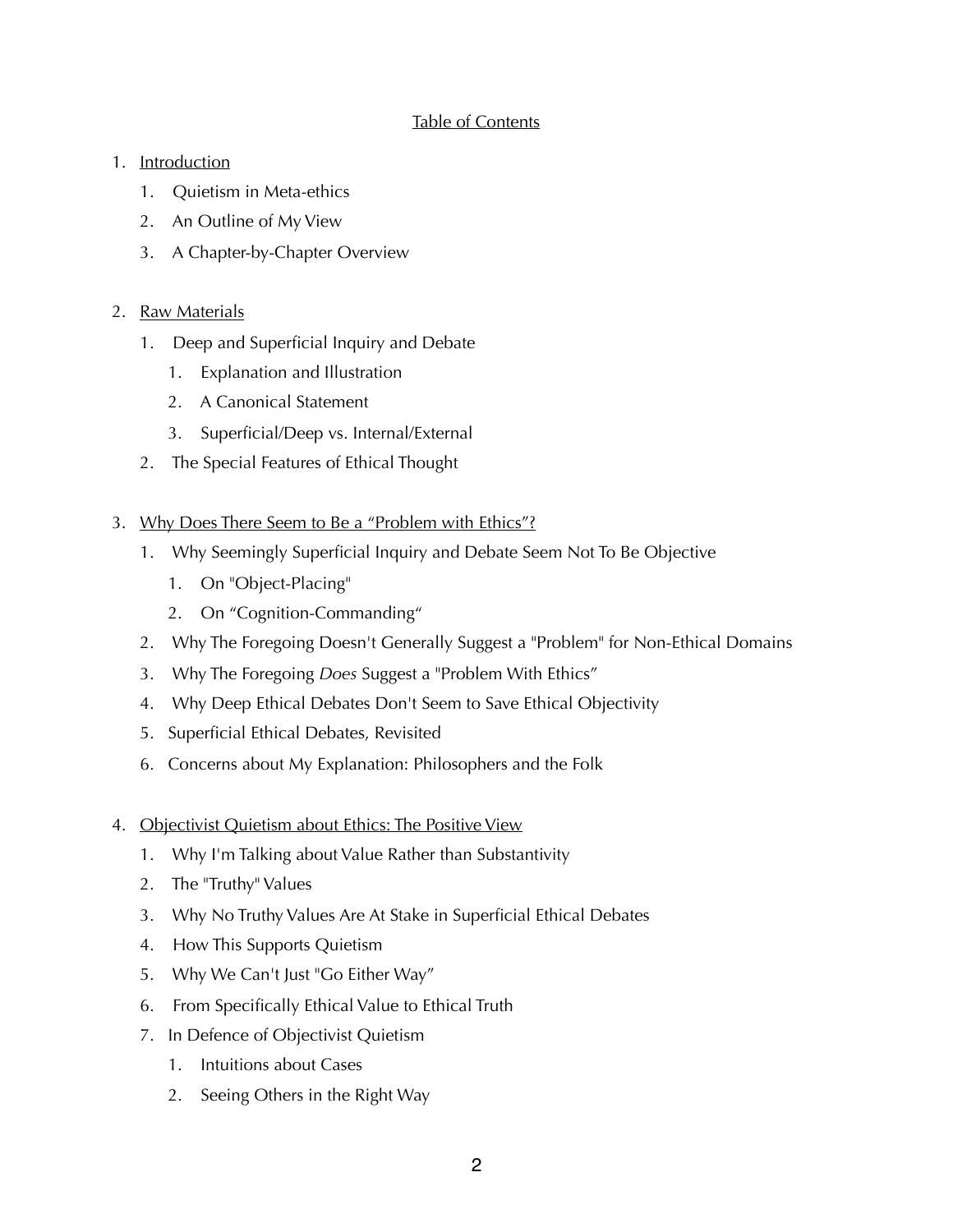- 3. Epistemology
- 4. Evaluative Connections
- 5. Objectivist Quietism about Ethics: Objections and Responses
	- 1. The Line Between Ethics and the Rest
	- 2. What If Metaphysics, Semantics, Etc. Can Bear on Reasons for Action?
	- 3. What If Metaphysics, Semantics, Etc. Matter By Definition?
	- 4. Why Assess Beliefs…In this Way?
	- 5. Ethics in Deep Contexts
	- 6. Divorcing Ethical Values from Truthy Values
	- 7. Begging the Question

#### 6. Pragmatism

- 1. Pragmatism What
	- 1. Pragmatism vs. Representationalism
	- 2. Making Pragmatism Explanatory
- 2. Why Be a Pragmatist?
- 3. An Autonomous Evaluative Sphere

#### 7. Digging Deeper

- 1. Quasi-Substantivity and The Importance of Explanation
- 2. What If I'm Wrong…
	- 1. …And Negative Representational Value Does *Not* Rule Out Specifically Ethical Value?
	- 2. …And Negative Representational Value *Does* Rule out Specifically Ethical Value?

#### 8. Moral Epistemology

- 1. Implications for Ethical Inquiry
	- 1. Quietism and Foundationalism in Ethics
	- 2. Meaning-Based Distortion
	- 3. Metaphysical Arguments
	- 4. Arguments from the Marks of Truth
	- 5. Arguments from Rational Commitment
	- 6. Indeterminate Anti-Quietist Arguments